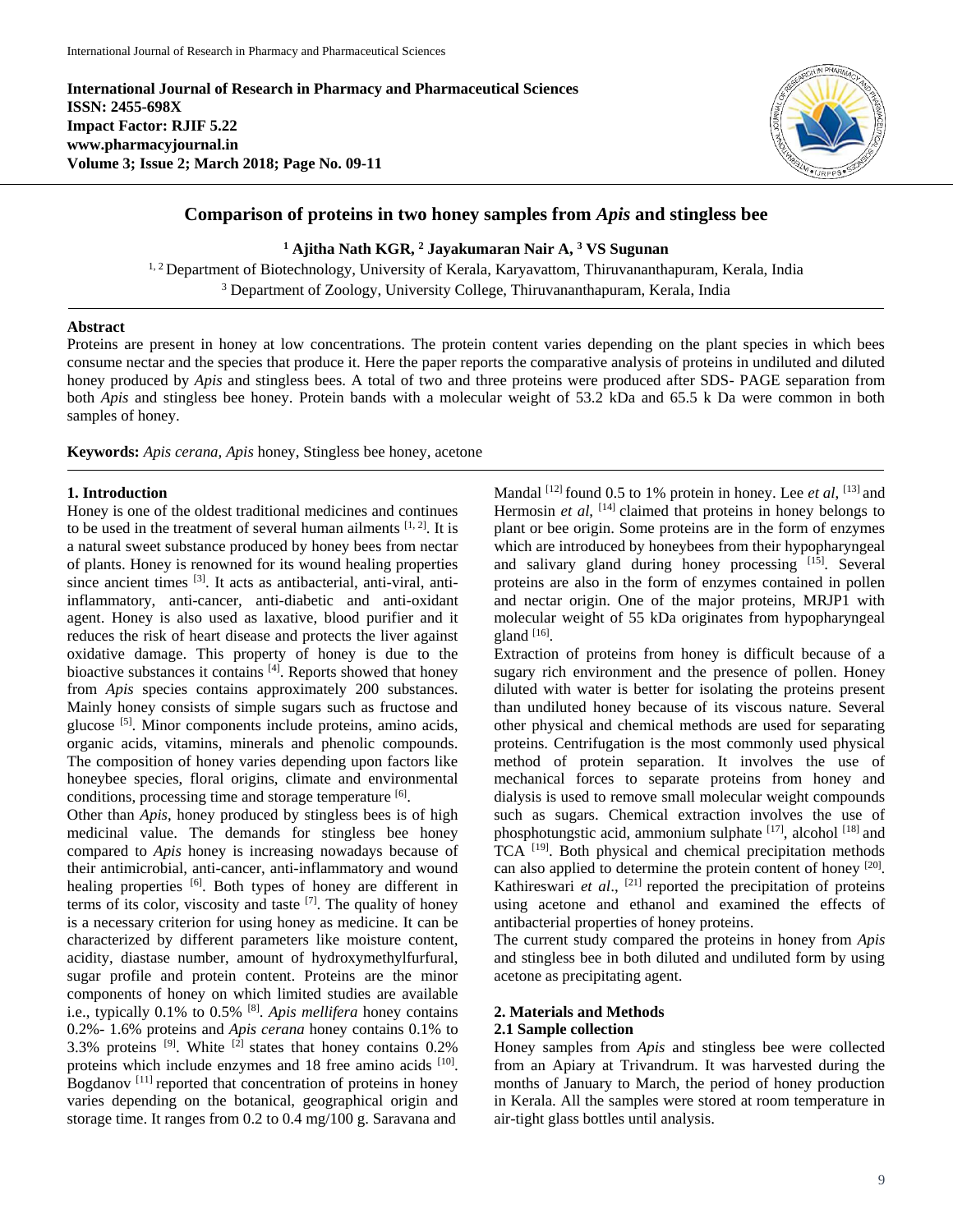## **2.2 Protein Profiling**

## **Sample preparation**

Diluted and undiluted honey of both *Apis* and stingless bee were used for extracting protein. For the preparation of diluted samples, the honey was mixed with equal volume of distilled water to get a uniform suspension.

## **2.3 Protein precipitation**

Proteins in honey were precipitated using acetone. One volume of honey was taken in a centrifuge tube and mixed with 4 mL of ice-cold acetone. The mixture was vortexed thoroughly and incubated in -20 °C deep freezer for 2 h. The tubes were centrifuged at 8,000 rpm at 4 °C for 10 min. The pellet obtained was air dried for 30 min and re-solubilised in 0.2 M phosphate buffer and kept at 4 °C.

#### **2.4 Protein quantification**

The protein concentration of all the samples after precipitation was determined according to the method of Lowry [22]. BSA was used as the standard and the absorbance was read at 620 nm in a UV/VIS spectrophotometer.

### **SDS-Page**

SDS-polyacrylamide gel electrophoresis (SDS-PAGE) was preformed according to the method of Laemmli [23]. Honey proteins were resolved on 12% separation gel with 5% stacking gel. When the bromophenol blue in the loading sample reached the lower end of the gel, it was removed and transferred to staining tray with Coomassie brilliant blue. The gel was kept in the staining tray overnight. The stained gel was destained for about 1-2 h and the process was repeated until the bands in the gel were clear, photographed and analyzed in a transilluminator.

## **3. Results and Discussion**

#### **3.1 Protein profiling**

The honey samples from *Apis* and stingless bee were used in both diluted and undiluted form for determining its protein content. Acetone was used for precipitating proteins from both the samples. The samples obtained after precipitation were quantified by Lowry's estimation. Protein content of pure undiluted and diluted *Apis* honey was 0.76 and 0.9 mg/ml respectively and that of stingless honey were 1.9 and 2.3 mg/ml. This indicates that diluted sample is good for better yield of proteins than undiluted samples. But after precipitation the protein yield of the undiluted and diluted honey samples from *Apis* honey were found to be of 7.1 and 10.9 mg/ml respectively and that of honey of stingless bee were 8.0 mg/mL and 11.5 mg/mL respectively. The present study indicates that acetone was more effective in extracting the protein from diluted sample than from undiluted sample of *Apis* and stingless bee. When compared with *Apis* honey, stingless bee honey showed higher protein content.

#### **SDS-Page**

The protein precipitates obtained after precipitation were analysed by SDS PAGE (Figure 1). In *Apis* honey, a protein band of molecular weight 66 kDa and 53.2 kDa was observed in diluted sample (Lane III) and a band of molecular weight 53.2 kDa (Lane I), was observed in undiluted sample. The

protein band of molecular weight 53.2 kDa was found to be common in both diluted and undiluted samples of *Apis* honey. In stingless bee honey, one protein band was observed from undiluted honey (Lane II) with a molecular weight of 65.5 kDa. However the molecular weight of proteins from diluted stingless bee honey (Lane IV) was found to be 65.5 kDa, 93.5 kDa and 53.2 kDa. A protein band of molecular weight 65.5 kDa appeared in both diluted and undiluted samples of stingless honey. In the protein profile of both the *Apis* and Stingless samples, two bands were common with molecular weights of 53.2 kDa and 65.5 kDa.



**Fig 1:** protein profile of *Apis* and stingless bee honey sample precipitated using acetone

Proteins of honey are honeybee specific and do not seems to be replaced by other components or ingredients. Previous work suggested that these proteins originate from plant on which the bees forage or honeybees themselves and the amount depend on the species of honeybees as well as environmental factors [24]. The present results showed that the yield and number of proteins obtained were higher when the samples were diluted with water. This is because of the uniform distribution of its components and decrease in viscosity of the honey when diluted with water. Undiluted samples did not show protein precipitation that much probably because of sugar rich environment. In conclusion samples diluted with water become precipitate with high yield of protein using acetone as precipitation agent.

### **4. Acknowledgment**

This work was supported by the grant from UGC. We thank Mr. Radhakrishnan Nair at Trivandrum for providing honey samples for our studies.

#### **5. References**

1. Mandal MD, Mandal S. Honey its medicinal property and antibacterial activity. Asian Pacific Journal of Tropical Biomedicine. 2011; 1(2):154-60.